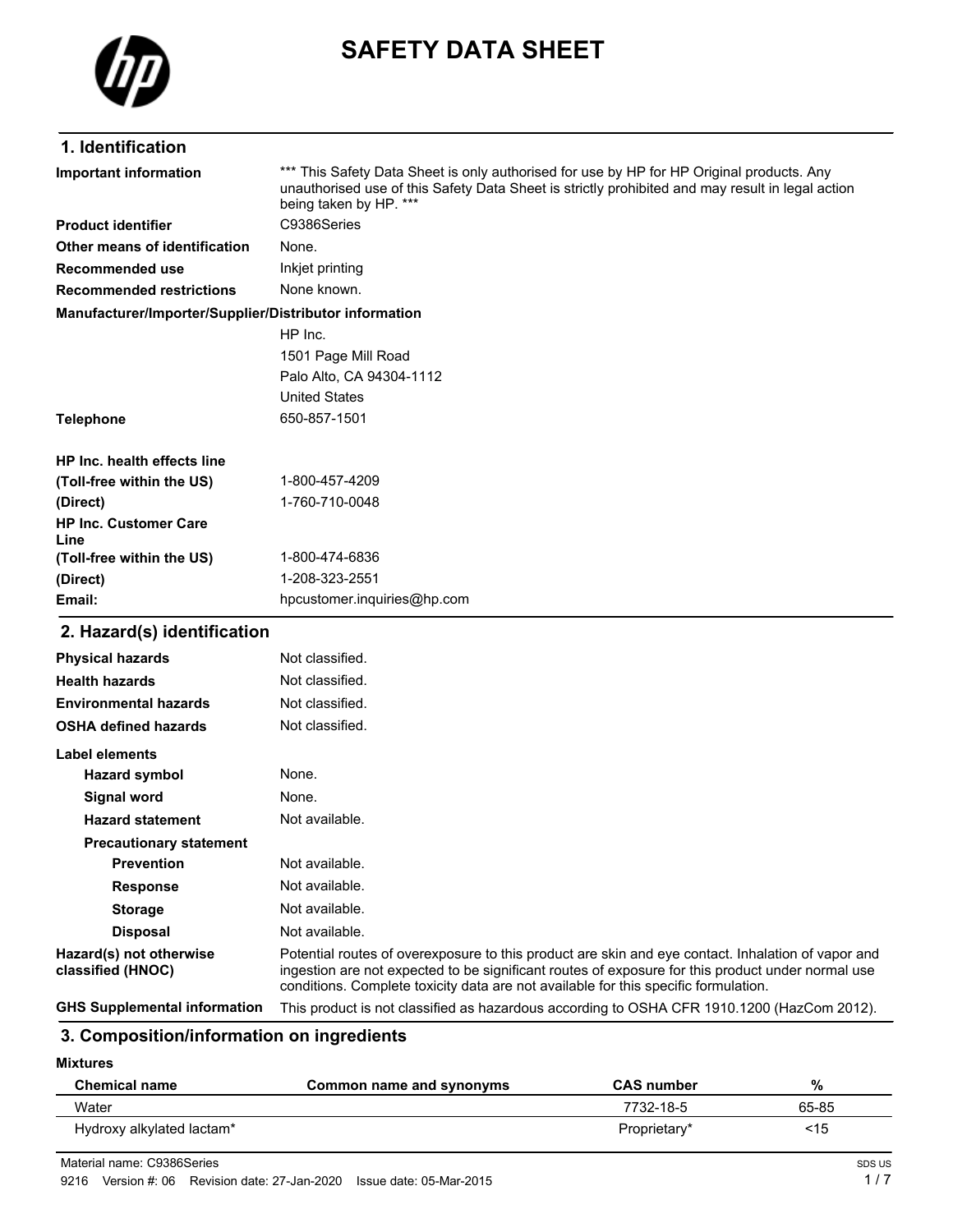| <b>Chemical name</b>                                                      | <b>Common name and synonyms</b>                                                                                                                                                                    | <b>CAS number</b> | %  |
|---------------------------------------------------------------------------|----------------------------------------------------------------------------------------------------------------------------------------------------------------------------------------------------|-------------------|----|
| Substituted phthalocyanine salt #4                                        |                                                                                                                                                                                                    | Proprietary       | <5 |
| <b>Composition comments</b>                                               | This ink supply contains an aqueous ink formulation.<br>This product has been evaluated using criteria specified in 29 CFR 1910.1200 (Hazard<br>Communication Standard).                           |                   |    |
|                                                                           | *Proprietary                                                                                                                                                                                       |                   |    |
| 4. First-aid measures                                                     |                                                                                                                                                                                                    |                   |    |
| <b>Inhalation</b>                                                         | Move to fresh air. If symptoms persist, get medical attention.                                                                                                                                     |                   |    |
| <b>Skin contact</b>                                                       | Wash affected areas thoroughly with mild soap and water. If irritation persists get medical<br>attention.                                                                                          |                   |    |
| Eye contact                                                               | Do not rub eyes. Immediately flush with large amounts of clean, warm water (low pressure) for at<br>least 15 minutes or until particles are removed. If irritation persists get medical attention. |                   |    |
| Ingestion                                                                 | If ingestion of a large amount does occur, seek medical attention.                                                                                                                                 |                   |    |
| <b>Most important</b><br>symptoms/effects, acute and<br>delayed           | Not available.                                                                                                                                                                                     |                   |    |
| 5. Fire-fighting measures                                                 |                                                                                                                                                                                                    |                   |    |
| Suitable extinguishing media                                              | CO2, water, dry chemical, or foam                                                                                                                                                                  |                   |    |
| Unsuitable extinguishing<br>media                                         | None known.                                                                                                                                                                                        |                   |    |
| Specific hazards arising from<br>the chemical                             | None known.                                                                                                                                                                                        |                   |    |
| Special protective equipment<br>and precautions for firefighters          | Not available.                                                                                                                                                                                     |                   |    |
| <b>Specific methods</b>                                                   | None established.                                                                                                                                                                                  |                   |    |
| 6. Accidental release measures                                            |                                                                                                                                                                                                    |                   |    |
| Personal precautions,<br>protective equipment and<br>emergency procedures | Wear appropriate personal protective equipment.                                                                                                                                                    |                   |    |
| <b>Methods and materials for</b><br>containment and cleaning up           | Dike the spilled material, where this is possible. Absorb with inert absorbent such as dry clay, sand<br>or diatomaceous earth, commercial sorbents, or recover using pumps.                       |                   |    |
| <b>Environmental precautions</b>                                          | Do not let product enter drains. Do not flush into surface water or sanitary sewer system.                                                                                                         |                   |    |
| 7. Handling and storage                                                   |                                                                                                                                                                                                    |                   |    |
| <b>Precautions for safe handling</b>                                      | Avoid contact with skin, eyes and clothing.                                                                                                                                                        |                   |    |
| Conditions for safe storage,<br>including any incompatibilities           | Keep out of the reach of children. Keep away from excessive heat or cold.                                                                                                                          |                   |    |
| 8. Exposure controls/personal protection                                  |                                                                                                                                                                                                    |                   |    |
| <b>Biological limit values</b>                                            | No biological exposure limits noted for the ingredient(s).                                                                                                                                         |                   |    |
| <b>Exposure guidelines</b>                                                | Exposure limits have not been established for this product.                                                                                                                                        |                   |    |
| Appropriate engineering<br>controls                                       | Use in a well ventilated area.                                                                                                                                                                     |                   |    |
|                                                                           | Individual protection measures, such as personal protective equipment                                                                                                                              |                   |    |
| <b>Eye/face protection</b>                                                | Not available.                                                                                                                                                                                     |                   |    |
| <b>Skin protection</b>                                                    |                                                                                                                                                                                                    |                   |    |
| <b>Hand protection</b>                                                    | Not available.                                                                                                                                                                                     |                   |    |
| Other                                                                     | Not available.                                                                                                                                                                                     |                   |    |
| <b>Respiratory protection</b>                                             | Not available.                                                                                                                                                                                     |                   |    |
| <b>Thermal hazards</b>                                                    | Not available.                                                                                                                                                                                     |                   |    |
| <b>General hygiene</b><br>considerations                                  | Handle in accordance with good industrial hygiene and safety practice.                                                                                                                             |                   |    |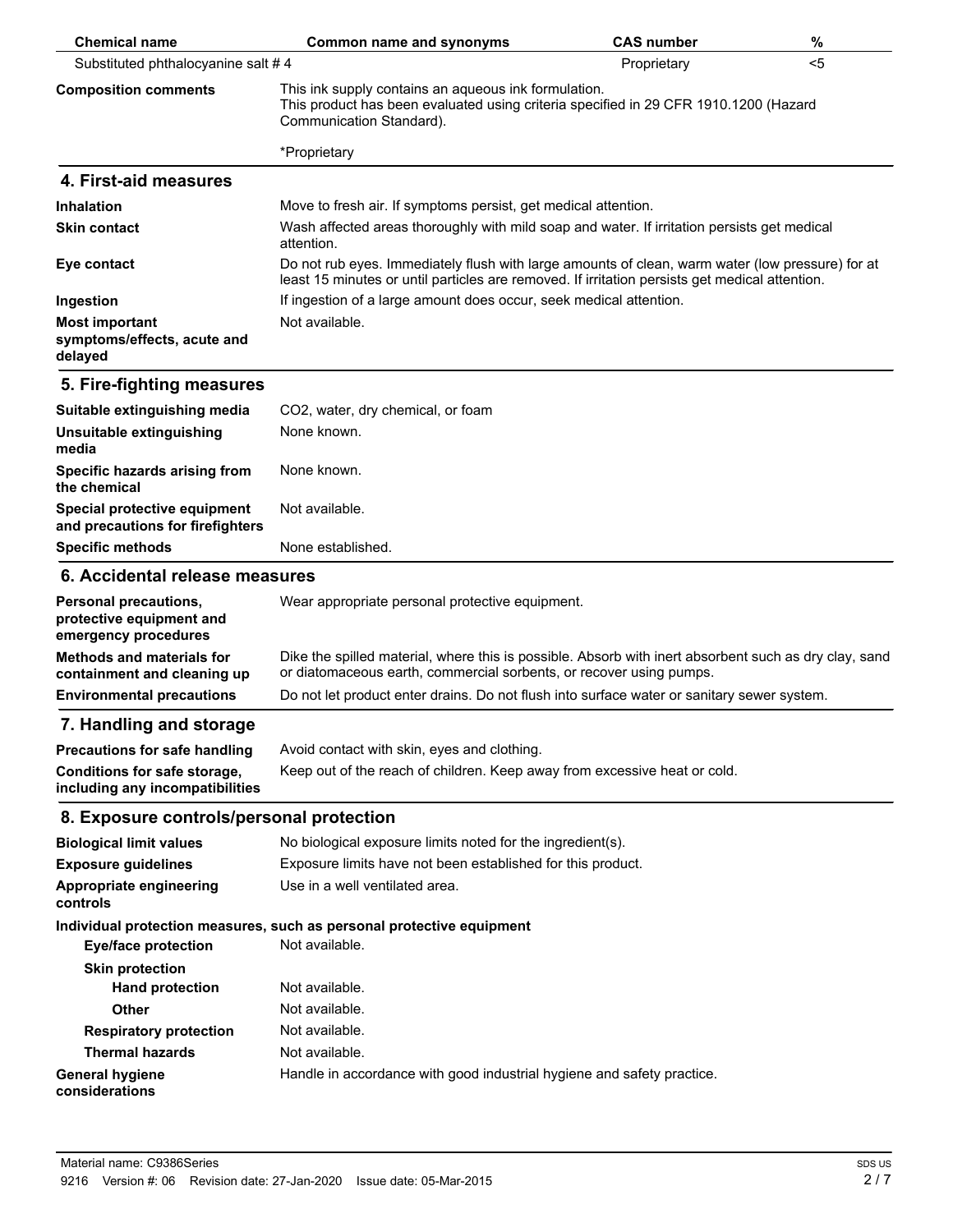#### **9. Physical and chemical properties**

| Appearance                                        |                                                           |
|---------------------------------------------------|-----------------------------------------------------------|
| <b>Physical state</b>                             | Liquid.                                                   |
| <b>Form</b>                                       | Not available.                                            |
| Color                                             | Cyan                                                      |
| Odor                                              | Not available.                                            |
| <b>Odor threshold</b>                             | Not available.                                            |
| pH                                                | $7.1 - 7.7$                                               |
| Melting point/freezing point                      | Not available.                                            |
| Initial boiling point and boiling<br>range        | Not determined                                            |
| <b>Flash point</b>                                | > 230.0 °F (> 110.0 °C) Setaflash Closed Tester           |
| <b>Evaporation rate</b>                           | Not determined                                            |
| Flammability (solid, gas)                         | Not available.                                            |
| Upper/lower flammability or explosive limits      |                                                           |
| <b>Flammability limit - lower</b><br>(%)          | Not determined                                            |
| <b>Flammability limit - upper</b><br>(%)          | Not available.                                            |
| Explosive limit - lower (%)                       | Not available.                                            |
| Explosive limit - upper (%)                       | Not available.                                            |
| Vapor pressure                                    | Not determined                                            |
| <b>Vapor density</b>                              | $>= 1$ (air = 1.0)                                        |
| Solubility(ies)                                   |                                                           |
| Solubility (water)                                | Soluble in water                                          |
| <b>Partition coefficient</b><br>(n-octanol/water) | Not available.                                            |
| <b>Auto-ignition temperature</b>                  | Not available.                                            |
| <b>Decomposition temperature</b>                  | Not available.                                            |
| <b>Viscosity</b>                                  | $>= 2 cp$                                                 |
| <b>Other information</b>                          | For other VOC regulatory data/information see Section 15. |
| <b>Oxidizing properties</b>                       | Not determined                                            |
| <b>VOC</b>                                        | < 221 g/L EPA Method 24                                   |

# **10. Stability and reactivity**

| <b>Reactivity</b>                            | Not available.                                                                                                                                   |  |
|----------------------------------------------|--------------------------------------------------------------------------------------------------------------------------------------------------|--|
| <b>Chemical stability</b>                    | Stable under recommended storage conditions.                                                                                                     |  |
| <b>Possibility of hazardous</b><br>reactions | Will not occur.                                                                                                                                  |  |
| <b>Conditions to avoid</b>                   | Not available.                                                                                                                                   |  |
| Incompatible materials                       | Incompatible with strong bases and oxidizing agents.                                                                                             |  |
| <b>Hazardous decomposition</b><br>products   | Upon decomposition, this product may yield gaseous nitrogen oxides, carbon monoxide, carbon<br>dioxide and/or low molecular weight hydrocarbons. |  |

# **11. Toxicological information**

| Information on likely routes of exposure                                                                                |                                                             |
|-------------------------------------------------------------------------------------------------------------------------|-------------------------------------------------------------|
| Under normal conditions of intended use, this material is not expected to be an inhalation hazard.<br><b>Inhalation</b> |                                                             |
| Contact with skin may result in mild irritation.<br><b>Skin contact</b>                                                 |                                                             |
| Eye contact                                                                                                             | Contact with eyes may result in mild irritation.            |
| Ingestion                                                                                                               | Health injuries are not known or expected under normal use. |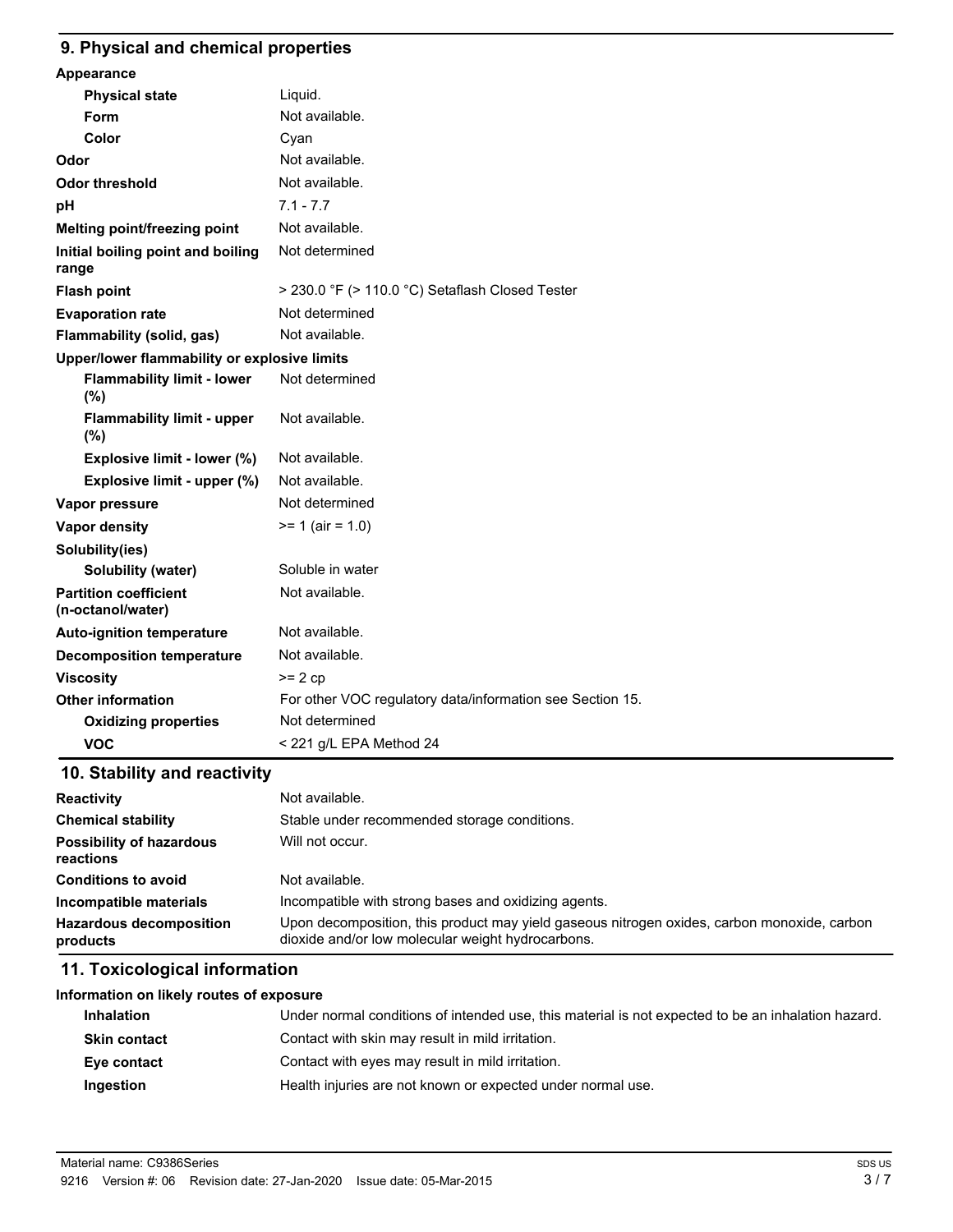| Symptoms related to the<br>physical, chemical and<br>toxicological characteristics | Not available.                                                                                                             |  |
|------------------------------------------------------------------------------------|----------------------------------------------------------------------------------------------------------------------------|--|
| Information on toxicological effects                                               |                                                                                                                            |  |
| <b>Acute toxicity</b>                                                              | Based on available data, the classification criteria are not met.                                                          |  |
| <b>Skin corrosion/irritation</b>                                                   | Based on available data, the classification criteria are not met.                                                          |  |
| Serious eye damage/eye<br>irritation                                               | Based on available data, the classification criteria are not met.<br>Not classified as an irritant according to, OECD 405. |  |
| Respiratory or skin sensitization                                                  |                                                                                                                            |  |
| <b>Respiratory sensitization</b>                                                   | Based on available data, the classification criteria are not met.                                                          |  |
| <b>Skin sensitization</b>                                                          | Based on available data, the classification criteria are not met.                                                          |  |
| <b>Germ cell mutagenicity</b>                                                      | Based on available data, the classification criteria are not met.                                                          |  |
| Carcinogenicity                                                                    | Based on available data, the classification criteria are not met.                                                          |  |
| <b>IARC Monographs. Overall Evaluation of Carcinogenicity</b>                      |                                                                                                                            |  |
| Not listed.                                                                        |                                                                                                                            |  |
|                                                                                    | OSHA Specifically Regulated Substances (29 CFR 1910.1001-1050)                                                             |  |
| Not regulated.                                                                     |                                                                                                                            |  |
|                                                                                    | US. National Toxicology Program (NTP) Report on Carcinogens                                                                |  |
| Not listed.                                                                        |                                                                                                                            |  |
| <b>Reproductive toxicity</b>                                                       | Based on available data, the classification criteria are not met.                                                          |  |
| Specific target organ toxicity -<br>single exposure                                | Based on available data, the classification criteria are not met.                                                          |  |
| Specific target organ toxicity -<br>repeated exposure                              | Based on available data, the classification criteria are not met.                                                          |  |
| <b>Aspiration hazard</b>                                                           | Based on available data, the classification criteria are not met.                                                          |  |
| <b>Further information</b>                                                         | Complete toxicity data are not available for this specific formulation                                                     |  |

## **12. Ecological information**

| <b>Aquatic toxicity</b>          |                | Not expected to be harmful to aguatic organisms.          |                     |
|----------------------------------|----------------|-----------------------------------------------------------|---------------------|
| <b>Ecotoxicity</b>               |                |                                                           |                     |
| <b>Product</b>                   |                | <b>Species</b>                                            | <b>Test Results</b> |
| C9386Series                      |                |                                                           |                     |
| <b>Aquatic</b>                   |                |                                                           |                     |
| Acute                            |                |                                                           |                     |
| Fish                             | LC50           | Fathead minnow (Pimephales promelas) > 750 mg/l, 96 hours |                     |
| Persistence and degradability    | Not available. |                                                           |                     |
| <b>Bioaccumulative potential</b> | Not available. |                                                           |                     |
| Mobility in soil                 | Not available. |                                                           |                     |
| Other adverse effects            | Not available. |                                                           |                     |

Refer to Section 2 for potential health effects and Section 4 for first aid measures.

### **13. Disposal considerations**

| <b>Disposal instructions</b> | Do not allow this material to drain into sewers/water supplies.<br>Dispose of waste material according to Local, State, Federal, and Provincial Environmental<br>Regulations.                                                                                                    |
|------------------------------|----------------------------------------------------------------------------------------------------------------------------------------------------------------------------------------------------------------------------------------------------------------------------------|
|                              | HP's Planet Partners (trademark) supplies recycling program enables simple, convenient recycling<br>of HP original inkjet and LaserJet supplies. For more information and to determine if this service<br>is available in your location, please visit http://www.hp.com/recycle. |
|                              |                                                                                                                                                                                                                                                                                  |

### **14. Transport information**

| <b>DOT</b>                 |                |
|----------------------------|----------------|
| UN number                  | Not available. |
| UN proper shipping name    | Not Regulated  |
| Transport hazard class(es) |                |
| Class                      | Not available. |

Material name: C9386Series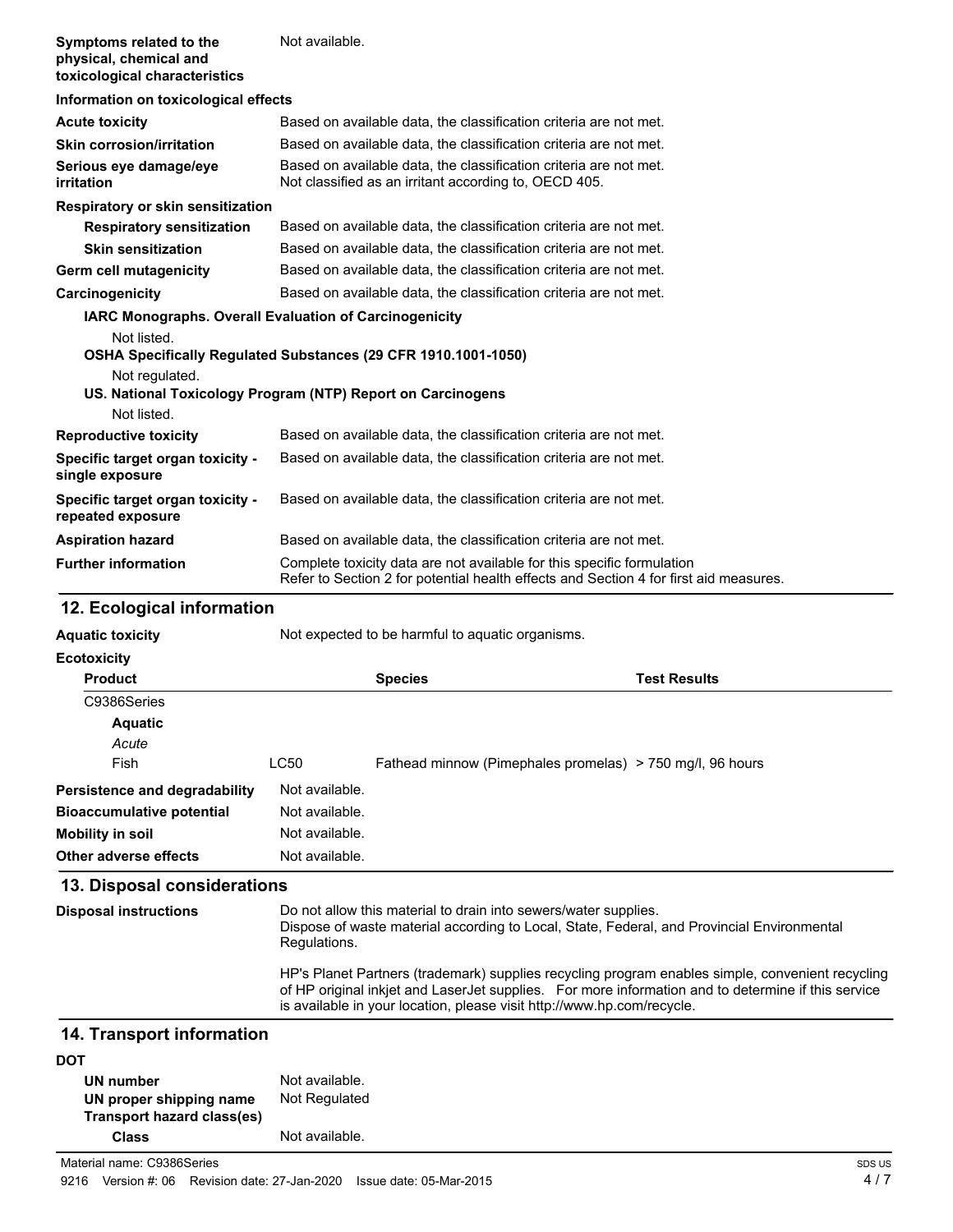|             | <b>Subsidiary risk</b>                      |                                                                                          |
|-------------|---------------------------------------------|------------------------------------------------------------------------------------------|
|             | <b>Packing group</b>                        | Not available.                                                                           |
|             | <b>Environmental hazards</b>                |                                                                                          |
|             | <b>Marine pollutant</b>                     | No                                                                                       |
|             | Special precautions for user Not available. |                                                                                          |
| <b>IATA</b> |                                             |                                                                                          |
|             | UN number                                   | Not available.                                                                           |
|             | UN proper shipping name                     | Not Regulated                                                                            |
|             | <b>Transport hazard class(es)</b>           |                                                                                          |
|             | <b>Class</b>                                | Not available.                                                                           |
|             | <b>Subsidiary risk</b>                      |                                                                                          |
|             | <b>Packing group</b>                        | Not available.                                                                           |
|             | <b>Environmental hazards</b>                | No                                                                                       |
|             | Special precautions for user Not available. |                                                                                          |
| <b>IMDG</b> |                                             |                                                                                          |
|             | <b>UN number</b>                            | Not available.                                                                           |
|             | UN proper shipping name                     | Not Regulated                                                                            |
|             | <b>Transport hazard class(es)</b>           |                                                                                          |
|             | <b>Class</b>                                | Not available.                                                                           |
|             | <b>Subsidiary risk</b>                      |                                                                                          |
|             | <b>Packing group</b>                        | Not available.                                                                           |
|             | <b>Transport hazard class(es)</b>           |                                                                                          |
|             | <b>Marine pollutant</b>                     | No                                                                                       |
|             | <b>EmS</b>                                  | Not available.                                                                           |
|             | Special precautions for user Not available. |                                                                                          |
| <b>ADR</b>  |                                             |                                                                                          |
|             | UN number                                   | Not available.                                                                           |
|             | UN proper shipping name                     | Not Regulated                                                                            |
|             | <b>Transport hazard class(es)</b>           |                                                                                          |
|             | <b>Class</b>                                | Not available.                                                                           |
|             | <b>Subsidiary risk</b>                      |                                                                                          |
|             | Hazard No. (ADR)                            | Not available.                                                                           |
|             | <b>Tunnel restriction code</b>              | Not available.                                                                           |
|             | Packing group                               | Not available.                                                                           |
|             | <b>Environmental hazards</b>                | No                                                                                       |
|             | Special precautions for user Not available. |                                                                                          |
|             | <b>Further information</b>                  | Not a dangerous good under DOT, IATA, ADR, IMDG, or RID.                                 |
|             |                                             | Transport in bulk according to Annex II of MARPOL73/78 and the IBC code: Not applicable. |
|             |                                             |                                                                                          |

# **15. Regulatory information**

| <b>US federal regulations</b>                                                           | US TSCA 12(b): Does not contain listed chemicals.                                                                  |  |
|-----------------------------------------------------------------------------------------|--------------------------------------------------------------------------------------------------------------------|--|
|                                                                                         | TSCA Section 12(b) Export Notification (40 CFR 707, Subpt. D)                                                      |  |
| Not regulated.<br><b>CERCLA Hazardous Substance List (40 CFR 302.4)</b>                 |                                                                                                                    |  |
| Not listed.                                                                             |                                                                                                                    |  |
| <b>SARA 304 Emergency release notification</b>                                          |                                                                                                                    |  |
| Not regulated.<br><b>OSHA Specifically Requiated Substances (29 CFR 1910.1001-1050)</b> |                                                                                                                    |  |
| Not regulated.                                                                          |                                                                                                                    |  |
|                                                                                         | Superfund Amendments and Reauthorization Act of 1986 (SARA)                                                        |  |
| <b>Hazard categories</b>                                                                | Immediate Hazard - No<br>Delayed Hazard - No<br>Fire Hazard - No<br>Pressure Hazard - No<br>Reactivity Hazard - No |  |
| <b>SARA 302 Extremely hazardous substance</b>                                           |                                                                                                                    |  |

Not listed.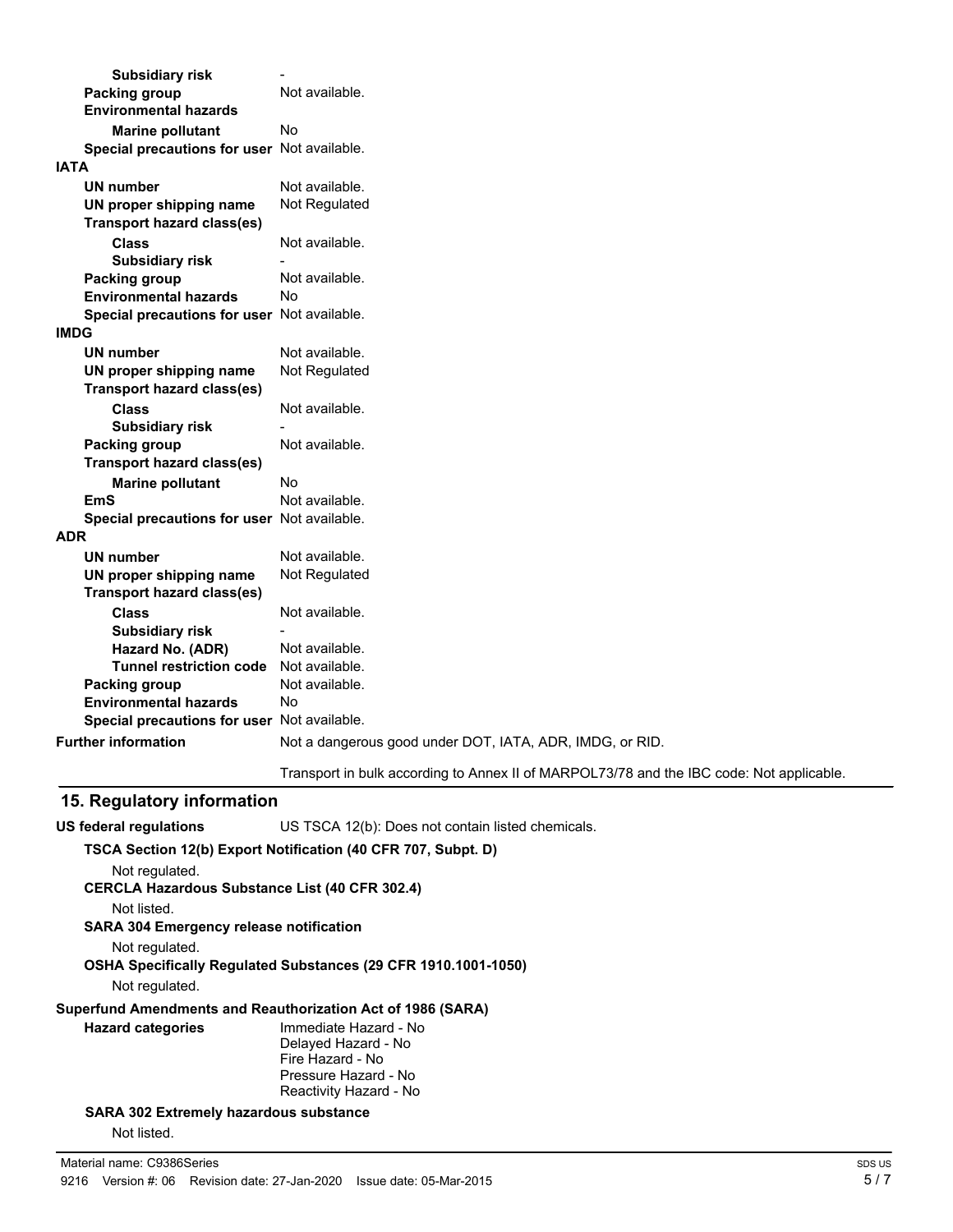| SARA 311/312 Hazardous<br>chemical       | No                                                                                                                                                                                                                                                                                                                                                                                                                                                                                                                                                                                                                                                                                                                                                                                                                                                   |
|------------------------------------------|------------------------------------------------------------------------------------------------------------------------------------------------------------------------------------------------------------------------------------------------------------------------------------------------------------------------------------------------------------------------------------------------------------------------------------------------------------------------------------------------------------------------------------------------------------------------------------------------------------------------------------------------------------------------------------------------------------------------------------------------------------------------------------------------------------------------------------------------------|
| <b>Other federal regulations</b>         |                                                                                                                                                                                                                                                                                                                                                                                                                                                                                                                                                                                                                                                                                                                                                                                                                                                      |
| Not regulated.                           | Clean Air Act (CAA) Section 112 Hazardous Air Pollutants (HAPs) List<br>Clean Air Act (CAA) Section 112(r) Accidental Release Prevention (40 CFR 68.130)                                                                                                                                                                                                                                                                                                                                                                                                                                                                                                                                                                                                                                                                                             |
| Not regulated.                           |                                                                                                                                                                                                                                                                                                                                                                                                                                                                                                                                                                                                                                                                                                                                                                                                                                                      |
| <b>Safe Drinking Water Act</b><br>(SDWA) | Not regulated.                                                                                                                                                                                                                                                                                                                                                                                                                                                                                                                                                                                                                                                                                                                                                                                                                                       |
| <b>US state regulations</b>              | Not Listed                                                                                                                                                                                                                                                                                                                                                                                                                                                                                                                                                                                                                                                                                                                                                                                                                                           |
| <b>Other information</b>                 | VOC content (less water, less exempt compounds) = $<$ 895 g/L (U.S. requirement, not for<br>emissions)<br>VOC data based on formulation (Organic compounds minus solids)                                                                                                                                                                                                                                                                                                                                                                                                                                                                                                                                                                                                                                                                             |
| <b>Regulatory information</b>            | All chemical substances in this HP product have been notified or are exempt from notification<br>under chemical substances notification laws in the following countries: US (TSCA), EU<br>(EINECS/ELINCS), Switzerland, Canada (DSL/NDSL), Australia, Japan, Philippines, South Korea,<br>New Zealand, and China.                                                                                                                                                                                                                                                                                                                                                                                                                                                                                                                                    |
|                                          | 16. Other information, including date of preparation or last revision                                                                                                                                                                                                                                                                                                                                                                                                                                                                                                                                                                                                                                                                                                                                                                                |
| <b>Issue date</b>                        | 05-Mar-2015                                                                                                                                                                                                                                                                                                                                                                                                                                                                                                                                                                                                                                                                                                                                                                                                                                          |
| <b>Revision date</b>                     | 27-Jan-2020                                                                                                                                                                                                                                                                                                                                                                                                                                                                                                                                                                                                                                                                                                                                                                                                                                          |
| <b>Version#</b>                          | 06                                                                                                                                                                                                                                                                                                                                                                                                                                                                                                                                                                                                                                                                                                                                                                                                                                                   |
| <b>Other information</b>                 | This SDS was prepared in accordance with USA OSHA Hazard Communications regulation (29<br>CFR 1910.1200).                                                                                                                                                                                                                                                                                                                                                                                                                                                                                                                                                                                                                                                                                                                                            |
| <b>Disclaimer</b>                        | This Safety Data Sheet document is provided without charge to customers of HP. Data is the most<br>current known to HP at the time of preparation of this document and is believed to be accurate. It<br>should not be construed as guaranteeing specific properties of the products as described or<br>suitability for a particular application. This document was prepared to the requirements of the<br>jurisdiction specified in Section 1 above and may not meet regulatory requirements in other<br>countries.                                                                                                                                                                                                                                                                                                                                 |
|                                          | This safety data sheet is meant to convey information about HP inks (toners) provided in HP<br>Original ink (toner) supplies. If our Safety Data Sheet has been provided to you with a refilled,<br>remanufactured, compatible or other non-HP Original supply please be aware that the information<br>contained herein was not meant to convey information about such products and there could be<br>considerable differences from information in this document and the safety information for the<br>product you purchased. Please contact the seller of the refilled, remanufactured or compatible<br>supplies for applicable information, including information on personal protective equipment,<br>exposure risks and safe handling guidance. HP does not accept refilled, remanufactured or<br>compatible supplies in our recycling programs. |